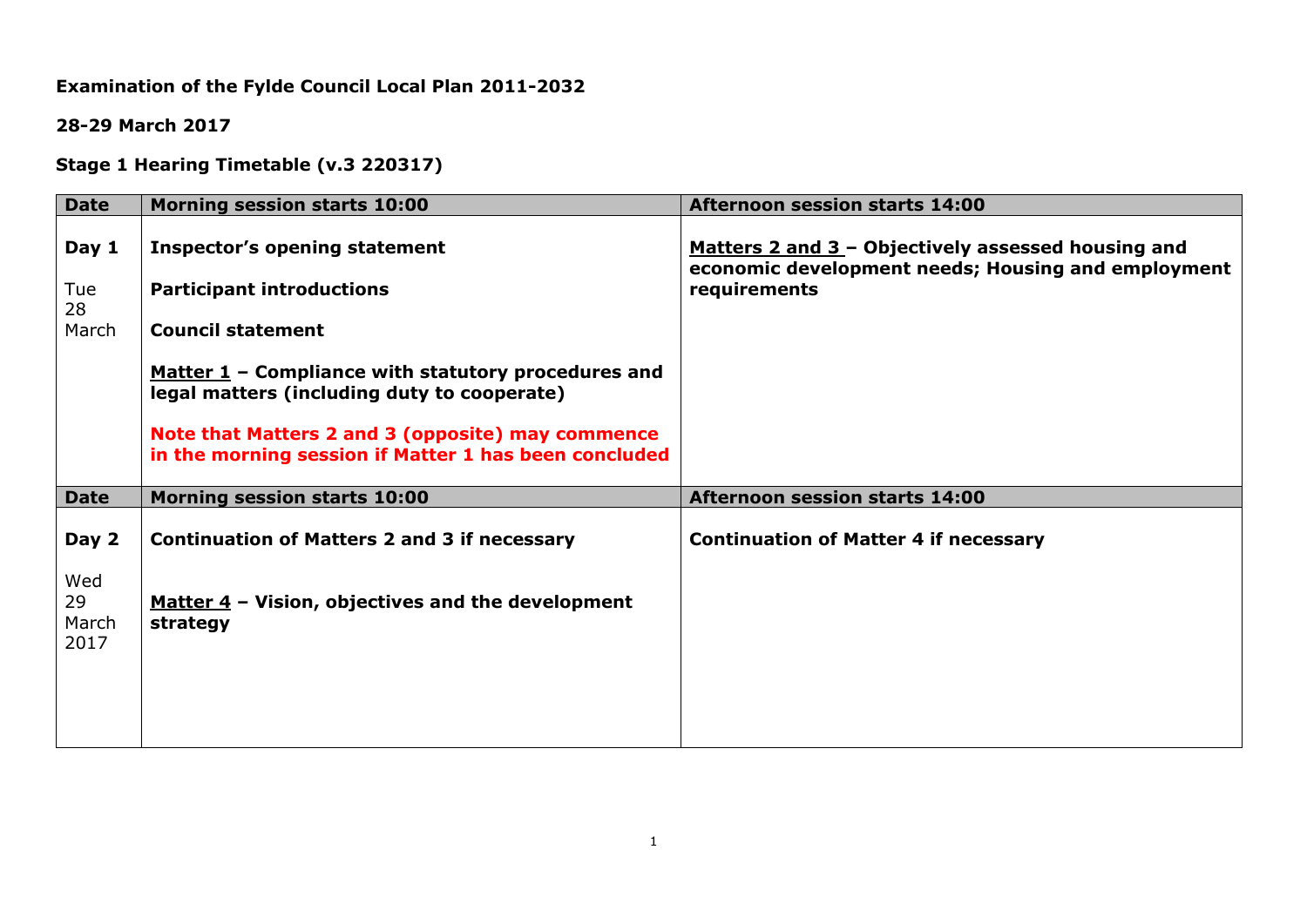# **Fylde Local Plan Stage 1 participants**

Details below are listed by Matter order and include representor number, principal representor, agent acting (if any), and anticipated table participants.

## **Matter 1**

| 1          | <b>Anthony Guest</b>              |                        |                                                |
|------------|-----------------------------------|------------------------|------------------------------------------------|
| 5          | <b>Britmax Developments Ltd</b>   | Indigo Planning        | Amy James                                      |
| 9          | Carrington Group                  | Johnson Mowat          | <b>Richard Mowat</b>                           |
| 14         | Fred Moor                         |                        |                                                |
| 16         | <b>Gladman Developments</b>       |                        | John Fleming                                   |
| 18         | Greenhurst Investments Ltd        | Indigo Planning        | Sam Syeda or Daniel Jackson                    |
| 19         | Hallam Land Management            | Pegasus Group          | Graham Lamb, Sebastian Tibenham and Katie Dean |
| <u> 22</u> | <b>Hollins Strategic Land LLP</b> |                        | <b>Matthew Symons</b>                          |
| 23         | <b>Home Builders Federation</b>   |                        | Matthew Good                                   |
| 36         | Metacre                           | De Pol Associates Ltd  | Alexis DePol & Mike Taylor                     |
| 37         | <b>Minority Group</b>             |                        | Cllr Liz Oades                                 |
| 51         | <b>Oyston Estates</b>             | Cassidy and Ashton     | Alban Cassidy                                  |
| 52         | <b>Persimmon Homes</b>            |                        | Rachael Graham                                 |
| 58         | <b>Story Homes</b>                | <b>Barton Willmore</b> | Dan Mitchell                                   |
| 59         | <b>Strategic Land Group</b>       | Turley                 | David Diggle                                   |
| 60         | <b>Taylor Wimpey</b>              | Lichfields             | <b>Colin Robinson and Jessica Bond</b>         |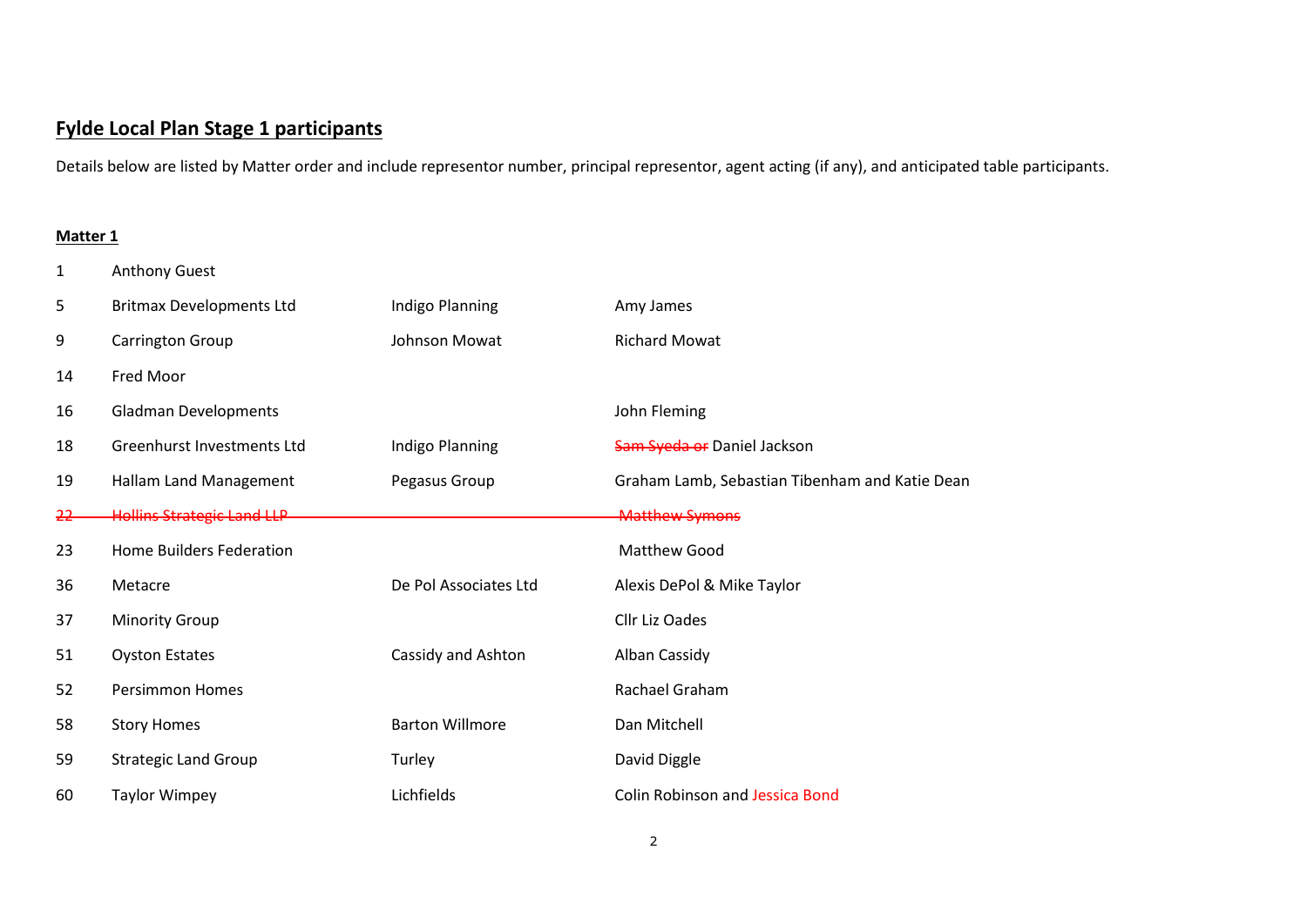| 62 | The Rigby Organisation                     | <b>PWA Planning</b>   | Daniel Hughes                                 |
|----|--------------------------------------------|-----------------------|-----------------------------------------------|
| 65 | Treales, Roseacre & Wharles Parish Council |                       | <b>Cllr Gordon Smith</b>                      |
| 67 | Wainhomes (NW) Ltd                         | <b>Emery Planning</b> | Stephen Harris                                |
| 71 | Wyre Council                               |                       | Rea Psillidou and consultant Melissa Kurihara |

## **Matter 2**

Anthony Guest

| 5             | <b>Britmax Developments Ltd</b>   | Indigo Planning               | Amy James                                      |
|---------------|-----------------------------------|-------------------------------|------------------------------------------------|
| 9             | Carrington Group                  | Johnson Mowat                 | <b>Richard Mowat</b>                           |
| 11            | <b>CPRE - Fylde District</b>      |                               | Ms Jackie Copley                               |
| 14            | Fred Moor                         |                               |                                                |
| 16            | <b>Gladman Developments</b>       |                               | John Fleming                                   |
| 18            | Greenhurst Investments Ltd        | Indigo Planning               | Sam Syeda or Daniel Jackson                    |
| 19            | Hallam Land Management            | Pegasus Group                 | Graham Lamb, Sebastian Tibenham and Katie Dean |
| <del>22</del> | <b>Hollins Strategic Land LLP</b> |                               | <b>Matthew Symons</b>                          |
| 23            | <b>Home Builders Federation</b>   |                               | <b>Matthew Good</b>                            |
| 29            | <b>Kirk Mulhearn</b>              |                               |                                                |
| 34            | Mactaggart & Mickel               | <b>Colliers International</b> | Tony Aitken                                    |
| 36            | Metacre                           | De Pol Associates Ltd         | Alexis DePol & Mike Taylor                     |
| 37            | <b>Minority Group</b>             |                               | Cllr Liz Oades                                 |
| 51            | <b>Oyston Estates</b>             | Cassidy and Ashton            | Alban Cassidy<br>3                             |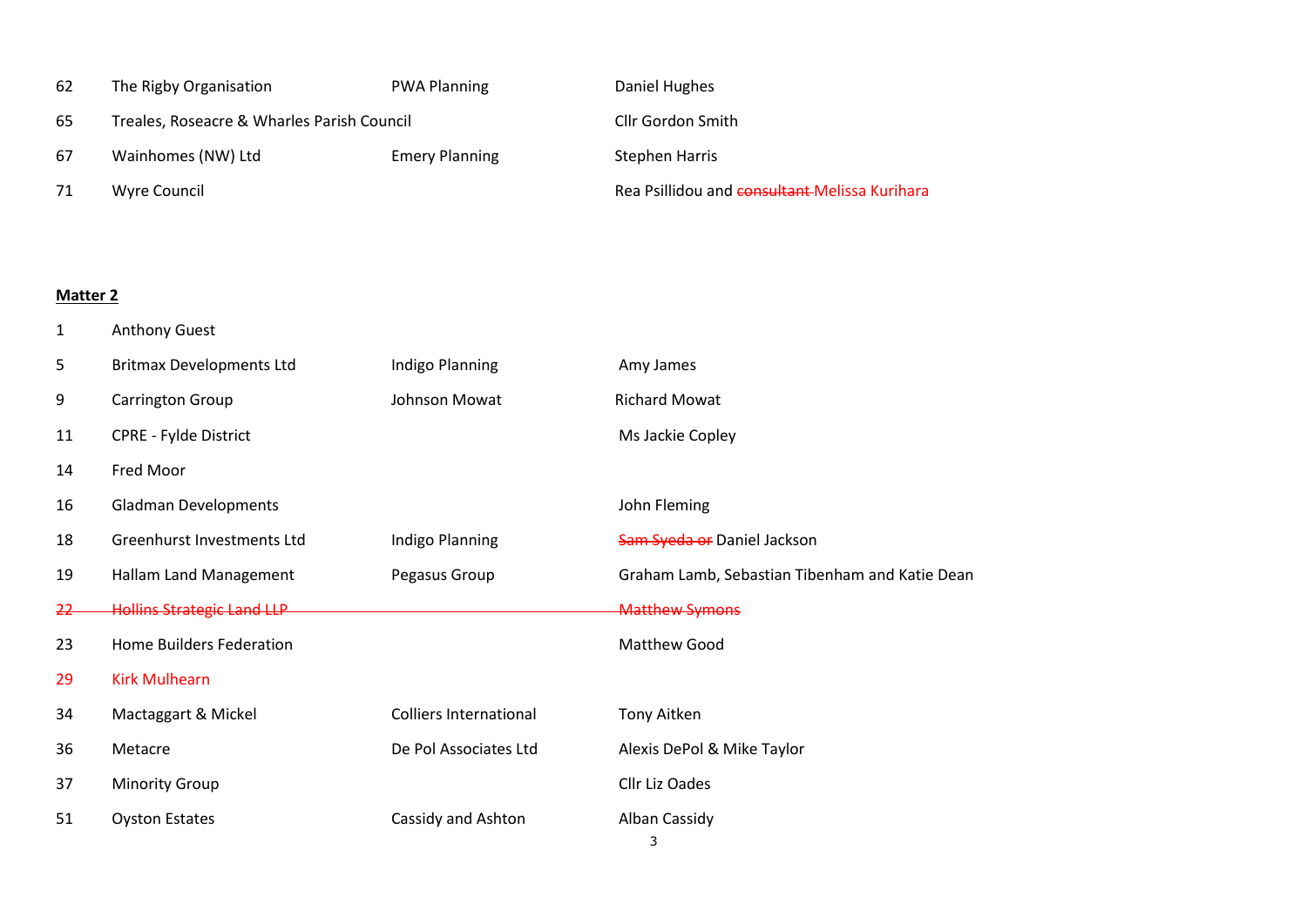## 52 Persimmon Homes **Rachael Graham**

Russell Holland

| 58 | <b>Story Homes</b>                         | <b>Barton Willmore</b> | Dan Mitchell                                           |
|----|--------------------------------------------|------------------------|--------------------------------------------------------|
| 59 | <b>Strategic Land Group</b>                | Turley                 | <b>-David Diggle</b> Paul Smith (Strategic Land Gp)    |
| 60 | <b>Taylor Wimpey</b>                       | Lichfields             | Colin Robinson and Jessica Bond 28th/Kate McClean 29th |
| 62 | The Rigby Organisation                     | <b>PWA Planning</b>    | Daniel Hughes                                          |
| 65 | Treales, Roseacre & Wharles Parish Council |                        | Cllr Gordon Smith                                      |
| 67 | Wainhomes (NW) Ltd                         | <b>Emery Planning</b>  | <b>Stephen Harris</b>                                  |

#### **Matter 3**

Anthony Guest

| 5         | <b>Britmax Developments Ltd</b>      | Indigo Planning               | Amy James                                      |
|-----------|--------------------------------------|-------------------------------|------------------------------------------------|
| 9         | <b>Carrington Group</b>              | Johnson Mowat                 | <b>Richard Mowat</b>                           |
| 11        | <b>Fylde District</b><br><b>CPRE</b> |                               | Ms Jackie Copley                               |
| 14        | Fred Moor                            |                               |                                                |
| 16        | <b>Gladman Developments</b>          |                               | John Fleming                                   |
| 18        | Greenhurst Investments Ltd           | Indigo Planning               | Sam Syeda or Daniel Jackson                    |
| 19        | Hallam Land Management               | Pegasus Group                 | Graham Lamb, Sebastian Tibenham and Katie Dean |
| <u>22</u> | <b>Hollins Strategic Land LLP</b>    |                               | <b>Matthew Symons</b>                          |
| 23        | Home Builders Federation             |                               | <b>Matthew Good</b>                            |
| 34        | Mactaggart & Mickel                  | <b>Colliers International</b> | Tony Aitken                                    |
| 36        | Metacre                              | De Pol Associates Ltd         | Alexis DePol & Mike Taylor<br>4                |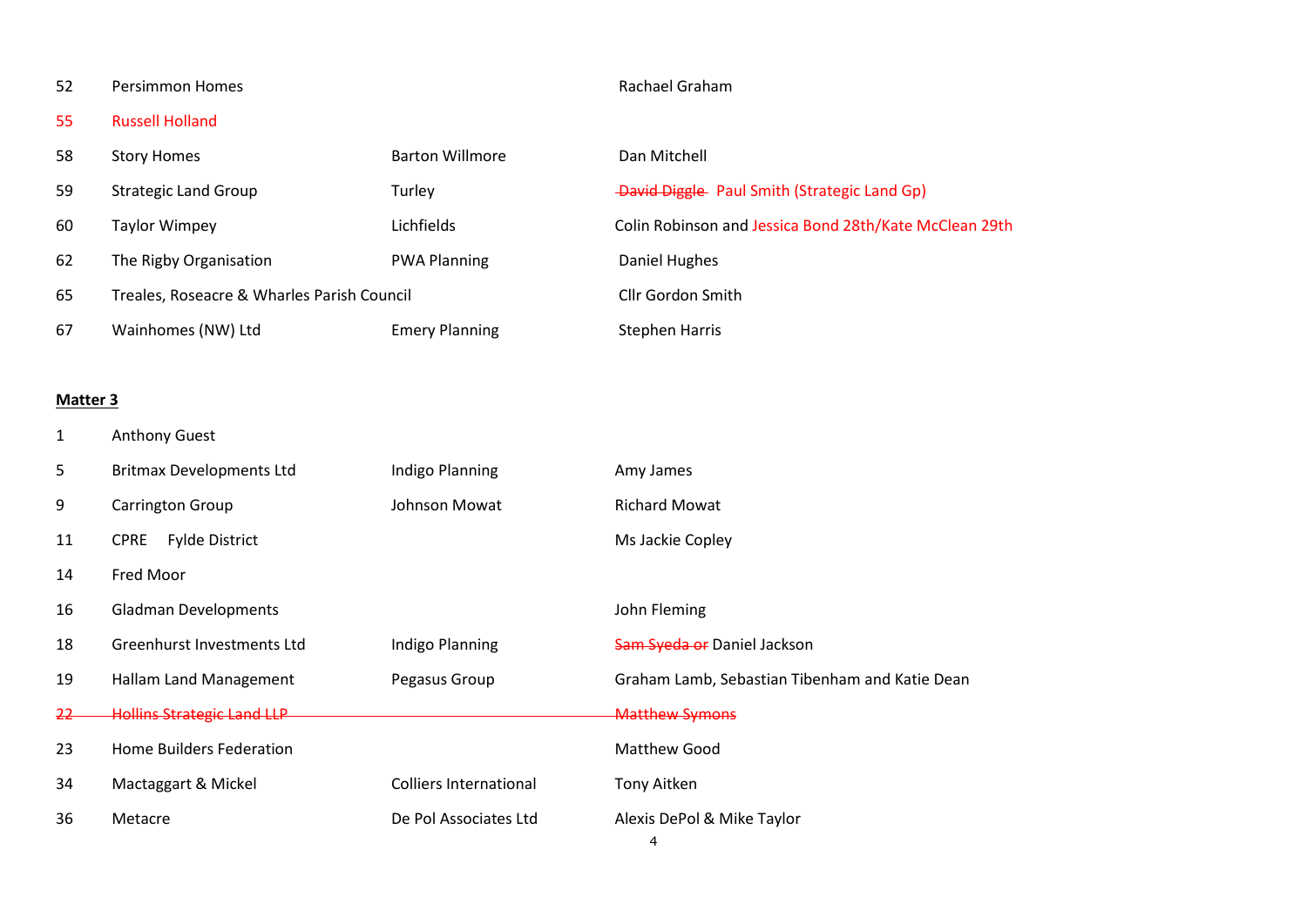| 37 | <b>Minority Group</b>                      |                        | Cllr Liz Oades                                         |
|----|--------------------------------------------|------------------------|--------------------------------------------------------|
| 51 | <b>Oyston Estate</b>                       | Cassidy and Ashton     | Alban Cassidy                                          |
| 52 | <b>Persimmon Homes</b>                     |                        | Rachael Graham                                         |
| 58 | <b>Story Homes</b>                         | <b>Barton Willmore</b> | Dan Mitchell                                           |
| 59 | <b>Strategic Land Group</b>                | Turley                 | <b>David Diggle</b> Paul Smith (Strategic Land Gp)     |
| 60 | <b>Taylor Wimpey</b>                       | Lichfields             | Colin Robinson and Jessica Bond 28th/Kate McClean 29th |
| 62 | The Rigby Organisation                     | <b>PWA Planning</b>    | Daniel Hughes                                          |
| 65 | Treales, Roseacre & Wharles Parish Council |                        | Cllr Gordon Smith                                      |
| 67 | Wainhomes (NW) Ltd                         | <b>Emery Planning</b>  | <b>Stephen Harris</b>                                  |

#### **Matter 4**

Anthony Guest

| 2             | <b>BAE Systems Properties Ltd</b> | <b>Cass Associates LLP</b> | <b>Peter Hamilton</b>                          |
|---------------|-----------------------------------|----------------------------|------------------------------------------------|
| 5             | <b>Britmax Developments Ltd</b>   | Indigo Planning            | Amy James                                      |
| 9             | <b>Carrington Group</b>           | Johnson Mowat              | <b>Richard Mowat</b>                           |
| 14            | Fred Moor                         |                            |                                                |
| 16            | <b>Gladman Developments</b>       |                            | John Fleming                                   |
| 18            | Greenhurst Investments Ltd        | Indigo Planning            | Sam Syeda or Daniel Jackson                    |
| 19            | Hallam Land Management            | Pegasus Group              | Graham Lamb, Sebastian Tibenham and Katie Dean |
| <del>22</del> | <b>Hollins Strategic Land LLP</b> |                            | <b>Matthew Symons</b>                          |
| 23            | Home Builders Federation          |                            | Matthew Good                                   |